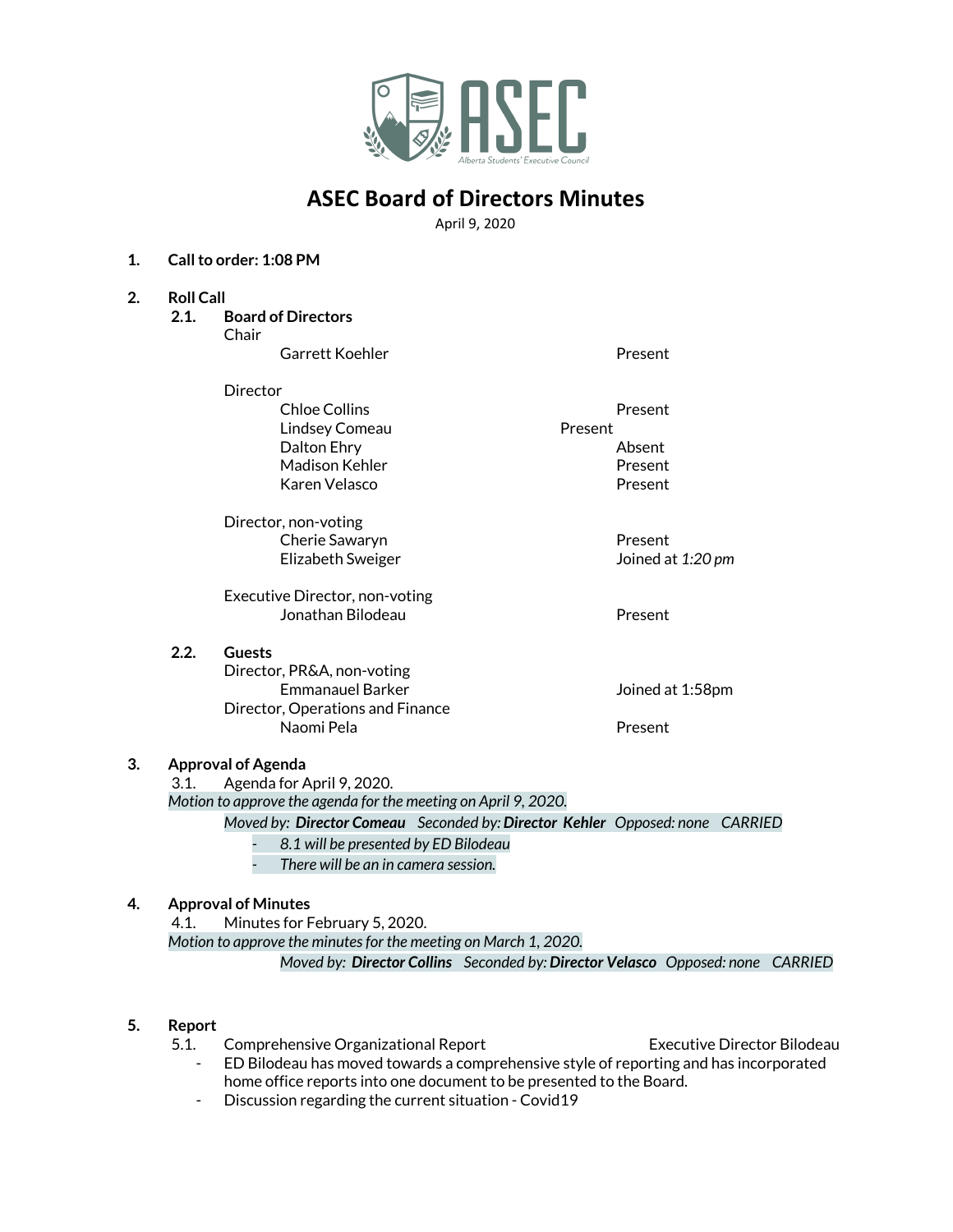

# **ASEC Board of Directors Minutes**

April 9, 2020

Discussion regarding membership fees of member associations - to be continued later in the agenda.

#### **6. Action Items**

6.1. Transition Goals Chair Koehler

- Chair Koehler initiated a discussion regarding items to transition to the next team. Feedback from the group:
	- Cheat sheet meant to help student leaders transition to their new roles.
	- More robust messaging and communication throughout the organization (Board, delegates, student leaders) in order to keep all members up to date with home office activity.
	- Presentation/documentation regarding historical wins and context would be advantageous for incoming student executives.
	- Bylaw change and/or recommendation regarding a Board Member applying for a staff position within the organization and the need to then step down from their role on the Board.

#### **7. Old Business**

- 7.1. Indigenous Representation Chair Koehler
	- Keeping this a top priority for the organization is essential moving forward.
- 7.2. Comprehensive Organizational Plan Executive Director Bilodeau
- 7.3. Communications and Branding Guide **Executive Director Bilodeau**
- 7.4. Board of Directors Transition Package Executive Director Bilodeau
	- The draft documents were made available to the board for consideration, with the goal being to have them completed by the end of the month.

#### **8. Decision items**

8.1. Lethbridge College Students' Association **Director Enrich College Students'** Association *Motion to approve the submitted application for membership by the Lethbridge College Students' Association as presented. Moved by: Director Collins Seconded by: Director Comeau Opposed: none CARRIED*

#### **9. New Business**

#### **10. Discussion Items**

- 10.1. Membership Continuity Director Sawaryn
	- Discussion regarding continuity of member associations and contingency plans for ASEC and members.
	- Two main factors at play members' collection of fees (campus vs online fees) and institutions.
	- Idea brought forward: a 6 months note payable to members in order to maintain their good standing and also allow for trickling payables/revenues.
	- International students taking online classes being allowed to take online classes for one or two semesters.
		- Action item ED Bilodeau to provide an update on this at the next meeting.